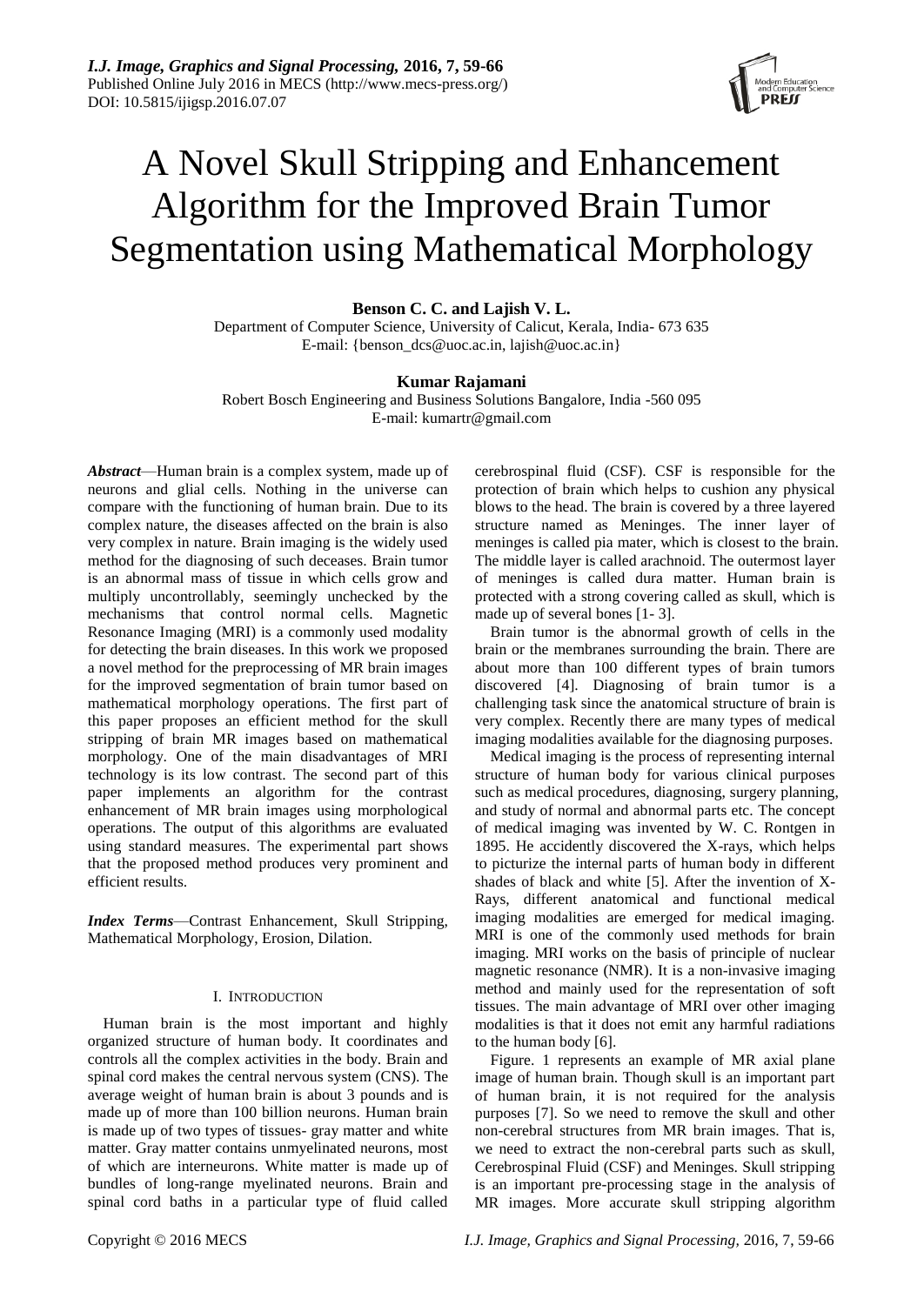reduces the probability of misclassification of abnormal tissues [8]. Here we proposes a novel algorithm for the skull stripping based on the technology of mathematical morphology.

One of the main problems associated with the MR images is its low contrast. It is due to the large amount of water content present in the human body. For the better visual quality, we need to increase the magnetic power of the MRI machine. But it is harmful to the human body. The other solution is to use some efficient algorithms for the contrast enhancement [9]. In this paper we proposes an efficient method for the contrast enhancement of MRI brain images based on the idea of mathematical morphology.



Fig.1. Axial Plane of Human Brain

The rest of the paper is organized as follows. Next section describes the literature survey. Section III presents the materials and methods used for this work. Fourth section covers the experimental results and discussions. And finally last section includes the conclusions and future enhancements.

### II. RELATED WORKS

Brain imaging is a widely used method for detecting many abnormalities such as tumor, stroke, paralysis, Alzheimer's etc. MRI is one of the most efficient methods for brain scanning. The main problem related with MRI brain images is the presence of skull in the images. For the accurate segmentation of brain tissues, skull must be removed initially. Many methods are proposed for the extraction of brain portion from the MR brain images. F. Segonne et al. proposed an efficient method for the skull stripping of MR brain images based on a hybrid approach of watershed algorithm and deformable surface models [10]. They used the advantage of robustness of the watershed algorithm and the surface information availability advantage of the deformable surface models. Watershed algorithm is used to build an initial approximation of the brain and surface deformation method produces accurate skull stripped images. Finally they compared the results with other publicly available skull stripping tools.

Andre G.R. Balan et al. implemented a novel method for the skull stripping of 3D MR brain images using a method called Human Encephalon Automatic Delimiter (HEAD) [11]. Their algorithm includes two stages- first stage includes the process of removing background and the second stage includes the process of extracting brain region. For the background removal they used gray level histogram of the images and for the brain extraction they used combination of thresholding and morphological operations.

Juan Eugenio Iglesias et al. introduced a robust, learning based brain extraction system (ROBEST) for the skull stripping from MR brain images [12]. In this method they combined a discriminative model called random forest classifier and a generative model called point distribution model for the skull stripping. Random forest classifier is used to detect the brain boundary and the point distribution model is used to ensure the result is plausible. Finally they proved that their ROBEST method produced more prominent result than the other wellknown skull stripping methods. Francisco J. Galdames et al. proposed another efficient method for the skull stripping based on deformable models and histogram analysis. Their method is called Simplex Mesh and Histogram Analysis Skull Stripping (SMHASS) [13]. They applied a pre-processing method for finding the optimal starting point for the deformation.

Audrey H. Zhuang et al. implemented a mathematical algorithm for the skull stripping on the basis of model based level set (MLS) [14]. The level set method is used to evolve an active curve. The evolution of active curve controlled by two terms in the level set equation. One is developed from the mean curvature of the curve and the second one is designed to model the intensity properties of the cortex in MR images. Orazio Gambino et al. proposed an automatic algorithm for the skull stripping using morphological operators and fuzzy c-means algorithm [15]. Morphological opening operator is used to separate the brain region from the non-brain part. Fuzzy c-means algorithm is used to identify the background and the foreground of each transversal slice. Finally they compared the results with those obtained using the MRIcro software. Dwarikanath Mahapatra suggested a novel technique for the skull stripping of MR brain images using the prior shape information [16]. The prior shape information is computed from a set of labeled training images.

Mathematical morphology is the most commonly used method for skull stripping from MR brain images. In the literature we can see many methods for the separation brain and non-brain tissues based on the concept of mathematical morphology [17-20]. One of the main problems associated with these methods is that it may not work with the different MRI sequences. In this work we proposed an efficient method for the skull stripping on the basis of mathematical morphology, which is compatible with different MRI sequences such as T1, T2, FLAIR, and DWI.

Another important disadvantage associated with the MRI is that it produces low contrast images. For accurate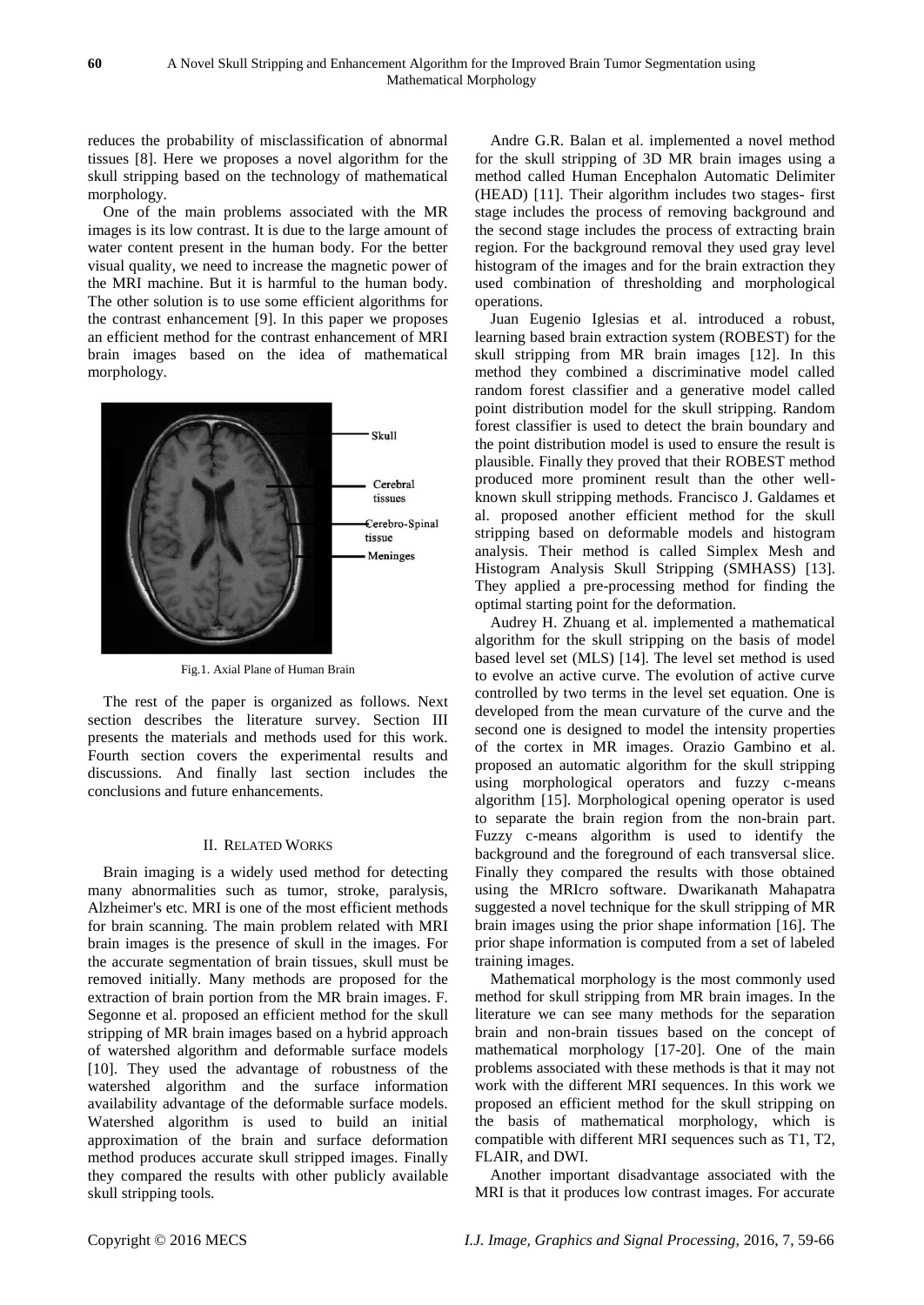diagnosing, finer details in the image should be visible. Therefore contrast enhancement is an important preprocessing step in the area of brain image analysis [21]. In the literature we can see many methods for the contrast enhancement of MR brain images. Most of the methods are based on histogram equalization [22]. Pratik Vinayak Oak et al. implemented and compared various histogram equalization methods for the contrast enhancements of MR brain images [23]. They implemented conventional histogram equalization (HE), bi-histogram equalization (BHE) [24], modified bihistogram equalization (MBHE) [25], brightness preserving BHE (BBHE) [24], Adaptive histogram equalization (AHE) [26] and contrast limited adaptive histogram equalization (CLAHE) [27]. Finally they concluded that for the better result, selection of the enhancement algorithm should be consider the nature of the images also.

N Senthilkumaran and J Thimmiaraja applied a set of histogram equalization methods on MR brain images [28]. They implemented different histogram equalization methods-brightness preserving BHE (BBHE) [24], Recursive Mean-Separate Histogram Equalization (RMSHE) [29], Brightness Preserving Dynamic Histogram Equalization (BPDHE) [30], Dualistic Sub-Image Histogram Equalization (DSIHE) [31] and Minimum Mean Brightness Error Bi-Histogram Equalization (MMBEBHE) [32].

A. Djerouni et al. proposed an efficient method for the enhancement of MR brain images called Newtonian operator (NO) [33]. After the enhancement they performed segmentation operation using fuzzy clustering method. Their method can be considered as a convolution filter but presents the originality of the adaptive found of convolution mask coefficients. Experimental results shows that their method produces images with low noise susceptibility and the low contrast images are enhanced without over-smoothing the edges.

### III. MATERIALS AND METHODS

Image pre-processing is an important stage in the medical image processing applications. In medical images, a good pre-processing method will leads to the better segmentation results. So in order to obtain relevant and accurate segmentation results, we have to apply several pre-processing steps. In this paper we proposes two MR brain image pre-processing methods-skull stripping and contrast enhancement. Skull stripping is the process of removing non-brain tissues from the MR brain images. Image enhancement methods inquire about how to improve the visual appearance of images from Magnetic Resonance Image (MRI). Both pre-processing methods are worked on the basis of mathematical morphology. Figure. 2 represents the block diagram of the proposed pre-processing method.

## *A. MR Image Dataset*

For the experimental purposes we have used a total of 120 samples of MRI brain images (30 T1 images, 30 T2

images, 30 FLAIR images and 30 DWI images). Images are provided by the Medical College hospital, Thrissur. All the images are taken from the 2D axial plane with the dimension of 512x512.



Fig.2. Block Diagram of the Proposed Work

### *B. Mathematical Morphology*

Mathematical morphology is a shape based tool used to extract the image components which are useful in the representation and description of shape, region, boundaries and convex hull [34]. The concept of mathematical morphology was introduced by Matheron and Serra at the Ecole des Mines in Paris [35]. Mathematical morphology is developed on the basis of set theory. It was initially used for the processing of binary images and later it is applied on the other type of images such as gray scale and color images. The main idea of mathematical morphology is to examine the morphological structure of an image using some small patterns at various locations on the image. These small patterns are called structuring element (SE). A structuring element is a small connected component of pixels. One can be used to extract the useful morphological information from the images by using the structuring elements. The shape and size of the structuring element varies between different applications. Any matrix can be used as a structuring element. There are many known structuring elements. Some of them are diamond, square, disc, horizontal line, vertical line, cross etc. Examples of structuring elements are given in the figure. 3.

Erosion and dilation are the two fundamental operations in mathematical morphology. Many other operations can be derived by using erosion and dilation. Opening and closing are the examples of such derived operations. Erosion is used to shrink the components of an image and dilation is used to expand the components.



Fig.3. Sample Structuring Elements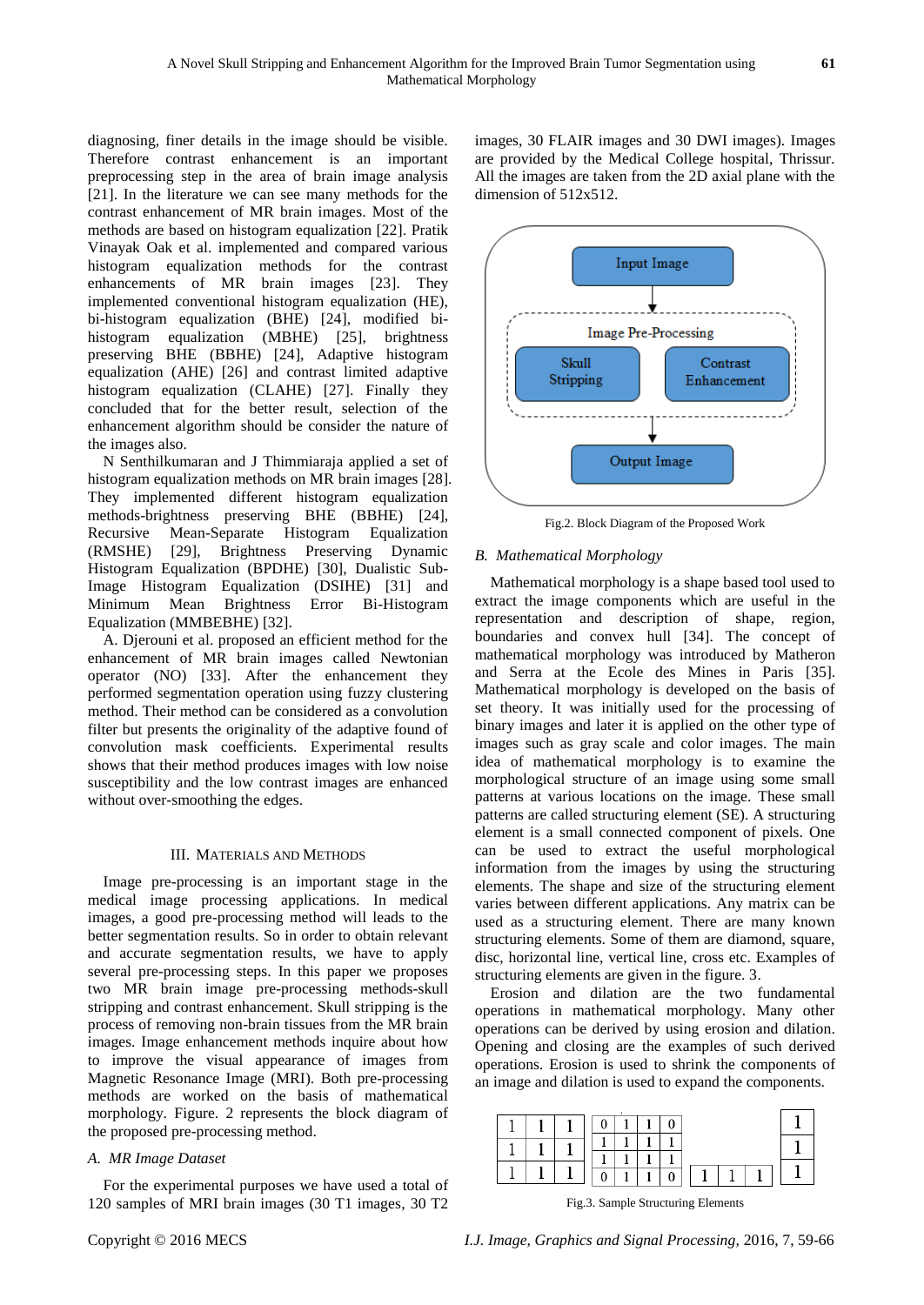Let *A* is a set (binary image) and *S* be the structuring element in  $Z^2$ . Then the *Erosion* of *A* by the structuring element *S*, denoted by  $A\Theta S$  is the set of all pixels which *S* placed at that pixel is contained within A. In another way we can say that the *Erosion* of *A* by *S* is the set of all points *z* such that *S*, translated by *z*, is contained in *A*.

$$
A\Theta S = \{z \mid (S) \, z \, \subseteq A\} \tag{1}
$$

*Erosion* shrinks or thins the shape of an object. It is also used to exclude the small unwanted objects from the given image.

*Dilation* of *A* by *S* in  $Z^2$ , denoted by *A* $\bigoplus$ *S. Dilation* of *A* by the structuring element *S* the set of all displacements *z*, such that  $\hat{S}$  and *A* overlap by at least one element.

$$
A \bigoplus S = \{z \mid (\hat{S})_z \cap A \neq \emptyset\} \tag{2}
$$

*Dilation* is used for growing or thickening an image. It is also used to highlight the small objects in an image.

*Opening* and *Closing* are the other two operations in the mathematical morphology. *Opening* operation makes the contour of an object smoothened and break the narrow lines. Similarly *closing* operation also smoothens the contours, but it usually eliminates discontinuity and small gaps between the objects. *Opening* operation is denoted by *A○S* and *closing* operation is denoted by *A●S*, where *A* is the input image and *S* is the structuring element. In opening erosion is performed followed by dilation and in closing dilation is performed followed by erosion.

$$
Opening, A \circ S = (A \Theta S) \oplus S \tag{3}
$$

$$
Closing, A \bullet S = (A \oplus S) \Theta S \tag{4}
$$

Another important idea used in the mathematical morphology is morphological reconstruction. Using morphological reconstruction we can extract some connected components of an image, which are marked in the image. Morphological reconstruction can be implemented by applying series of dilation operations, until the edge of the marker image fits under a second image, which is called the mask image.

## *C. Skull Stripping*

Automatic skull stripping from MR brain images is one of the important phase in the neuro-image analysis. The accuracy of the skull stripping algorithm affects many applications such as tumor segmentation, cortical surface reconstruction, pre-surgical planning etc. It is the process of removing non-cerebral tissues such as skull, meninges and eyeball from the MR brain images. In this paper we proposes an automatic skull stripping method based on mathematical morphology.

Working of the skull stripping algorithm is detailed below. The input MR brain image is binarized using Otsu's method [36]. Otsu's method finds the threshold that minimizes within-class variance between two different classes. From the binarized image, largest connected component is found. Brain part will be the largest connected component in the image. The largest connected component is then dilated with a 3x3 square structuring element so as to preserve minute brain information in the output image. The holes in the resultant image is filled to make the brain a complete connected component. The resulting pixels are superimposed with the input image for getting the skull stripped image.

The pseudo-code of the skull stripping algorithm is given below. Input of the algorithm is MR brain image, *im* and output is the skull stripped image, *img stripped* 

| Input<br>Output                                                                                      | Algorithm 1 : Skull Stripping<br>: MR Brain Image $(Im)$<br>: Skull Stripped Image (Im stripped)                                                                  |
|------------------------------------------------------------------------------------------------------|-------------------------------------------------------------------------------------------------------------------------------------------------------------------|
| $Im_{\text{bin}} \leftarrow \text{Otsu}(Im)$<br>$Con' \leftarrow Con \oplus SE_1$<br>repeat<br>until | $Im \leftarrow$ Input MR Brain Image<br>$Con \leftarrow$ Largest Connected Component (Im $_{bin}$ )<br>$Con'_{K} \leftarrow Con'_{K-1} \oplus SE_{2} \cap Im^{c}$ |
| $Con'_{K} = Con'_{K-1}$                                                                              | Im stripped $\leftarrow$ Superimpose $(Con'_{K})$                                                                                                                 |

#### *D. Contrast Enhancement*

MR images are usually low contrast images. To make the images more visual, a hardware or software level image enhancement should be performed. Contrast enhancement is the process of improving visual components of an image so that it is suitable for certain applications. It helps to enhance the clarity of the image, which makes further analysis becomes easier and faster. Enhancement also explores the hidden features in the image. One of the commonly used methods for MR image enhancement is histogram equalization. The main problem associated with the histogram equalization is that it may not be works with all sequence of MR images. Here we proposes an efficient method for the contrast enhancement based on mathematical morphology. Since the structure of the brain is round shaped, here we used a disc structuring element for morphological operations.

Working of contrast enhancement algorithm is explained as follows. Initially algorithm finds the complement of given skull stripped MR brain image. Closing operation is applied on the complemented image using disk structuring element. Then calculates the complement of previous result. Later the mathematical operation finds the difference between the original image and resultant image. Finally, original image is added with the differenced image to get the final contrast enhanced image.

The pseudo-code of the contrast enhancement algorithm is given below. Input of the algorithm is skull stripped MR brain image, *Im stripped* and output is the enhanced image, *Img enhanced*.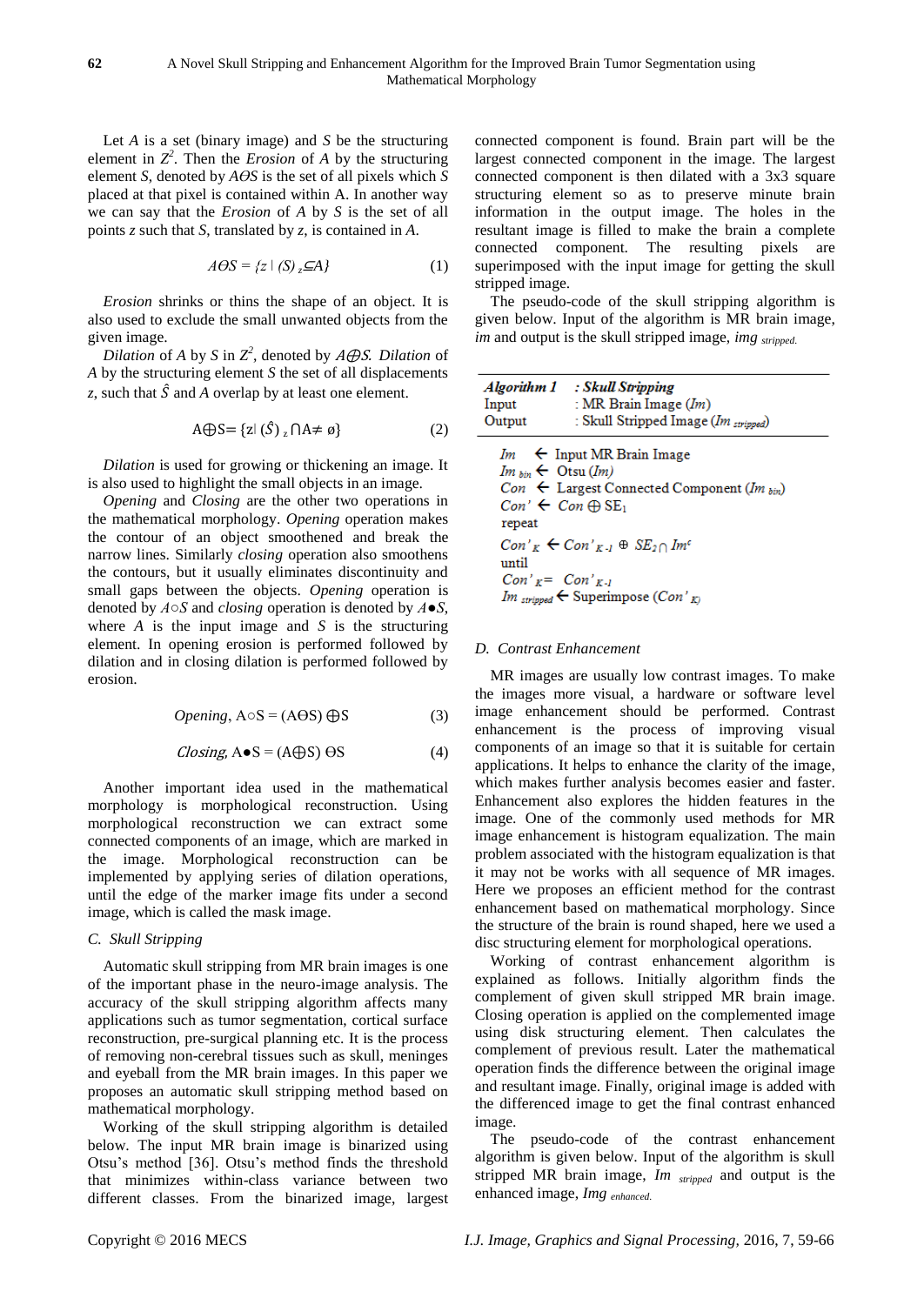| Input<br>Output | <b>Algorithm 2: Contrast Enhancement</b><br>: Skull stripped Image (Im stripped)<br>: Contrast Enhanced Image (Img <sub>enhanced</sub> )                                                                                                                  |
|-----------------|-----------------------------------------------------------------------------------------------------------------------------------------------------------------------------------------------------------------------------------------------------------|
|                 | $Im g \leftarrow$ Skull stripped Image<br>$Img^c \leftarrow (L-1) - Img$<br>$C \leftarrow \text{Im} \, g^c \cdot SE_2$<br>$D \leftarrow (L-1)-C$<br>$Im g_{diff}$ $\leftarrow Im g - D$<br>Img <sub>enhanced</sub> $\leftarrow$ Img + Img <sub>diff</sub> |

#### IV. RESULTS AND DISCUSSIONS

Skull stripping and contrast enhancement are the two important pre-processing stages in tumor characterization. It helps to avoid non brain information from the input image and to enhance the contrast of the image. Figure. 4-7 shows the results of the proposed work on different MR Brain Image sequences. The algorithms are applied on the various image sequences of brain MRI. First column represents the input MR images, second column represents the skull stripped images and last column includes the contrast enhanced images.

Result of the skull stripping algorithm is compared with the manually marked ground truth using two standard similarity coefficients Dice [37] and Jaccard [38]. Skull stripping is carried out by using Matlab toolkit and the ground truth is created with the help of ITK Snap tool [39]. It is an open source software that contains innovative tools for manual outlining and quality control. The performance of the skull stripping algorithm is given in the table. 1. The false positive rate (FPR) and false negative rate (FNR) are also included in the table. FPR shows the degree of under segmentation and FNR shows degree of over segmentation. Average performance using Dice coefficient is 94.33 and using Jaccard coefficient is 90.88. False positive rate is 0.0061 and false negative rate is 0.0423.

Dice Coefficient = 
$$
\frac{2 |A(S) \cap A(G)|}{|A(S)| + |A(G)|}
$$
 (5)

$$
=\frac{TP}{TP+FP+FN}
$$
 (6)

Jaccard Coefficient = 
$$
\frac{A(S) \cap A(G)}{A(S) \cup A(G)}
$$
 (7)

$$
=\frac{2\,TP}{2\,TP+FP+FN}
$$
 (8)

$$
FPR = \frac{FP}{TN + FP}
$$
 (9)

$$
FNR = \frac{FN}{TP + FN}
$$
 (10)

 $A(S)$  = Pixels calculated using the proposed algorithm  $A(G)$  = Pixels obtained from the ground truth

 $TP =$  Pixels that are correctly classified as brain tissue  $FP = \text{pixels}$  that are incorrectly classified as brain tissue

 $TN =$  Pixels that are correctly classified as non-brain tissue

 $FN$  = Pixels that are incorrectly classified as non-brain tissue

|  | Table 1. Performance of Skull Stripping Algorithm |  |  |  |
|--|---------------------------------------------------|--|--|--|
|--|---------------------------------------------------|--|--|--|

|                               | <b>Dice</b> | <b>Jaccard</b> | <b>FPR</b> | <b>FNR</b> |
|-------------------------------|-------------|----------------|------------|------------|
| DWI                           | 96.18       | 92.12          | 0.0054     | 0.0291     |
| <b>FLAIR</b>                  | 95.61       | 91.33          | 0.0059     | 0.0328     |
| T1                            | 93.08       | 90.13          | 0.0063     | 0.0481     |
| T <sub>2</sub>                | 92.45       | 89.95          | 0.0069     | 0.0594     |
| Average<br><b>Performance</b> | 94.33       | 90.88          | 0.0061     | 0.0423     |

The efficiency of the contrast enhancement algorithm is calculated using some standard measures such as Signal to Noise ratio (SNR), Peak signal to Noise Ratio (PSNR), Root Mean Square Error (RMSE) and Mean Absolute Error (MAE) [40]. The performance of the enhancement algorithm is given in the table. 2. Average value of Signal to noise ratio is 23.67, peak signal to noise ratio is 27.10, root mean square is 11.52, and mean absolute error is 5.01.

$$
SNR = 10. \log_{10} \left[ \frac{\sum_{0}^{nx-1} \sum_{0}^{ny-1} [r(x,y)]^2}{\sum_{0}^{nx-1} \sum_{0}^{ny-1} [r(x,y)-t(x,y)]^2} \right] \tag{11}
$$

$$
PSNR = 10. \log_{10} \left[ \frac{\max(r(x, y))^{2}}{\frac{\sum_{0}^{nx} 1 \sum_{0}^{ny-1} [r(x, y) - t(x, y)]^{2}}{n x. ny}} \right]
$$
(12)

$$
RMSE = \sqrt{\frac{\sum_{0}^{nx-1} \sum_{0}^{ny-1} [r(x,y) - t(x,y)]^2}{nx ny}}
$$
(13)

$$
MAE = \frac{\sum_{0}^{nx-1} \sum_{0}^{ny-1} |r(x,y) - t(x,y)|}{nx.ny}
$$
(14)

Table 2. Performance of Contrast Enhancement Algorithm

|                               | <b>SNR</b> | <b>PSNR</b> | <b>RMSE</b> | MAE  |
|-------------------------------|------------|-------------|-------------|------|
| DWI                           | 24.58      | 27.47       | 10.79       | 4.83 |
| <b>FLAIR</b>                  | 23.79      | 29.15       | 11.12       | 4.99 |
| T1                            | 23.33      | 26.61       | 11.49       | 5.03 |
| T <sub>2</sub>                | 22.97      | 25.18       | 12.67       | 5.19 |
| Average<br><b>Performance</b> | 23.67      | 27.10       | 11.52       | 5.01 |

The experimental results show that the proposed skull stripping and contrast enhancement algorithm can be effectively used for various medical image analysis applications such as tumor segmentation, classification and characterization.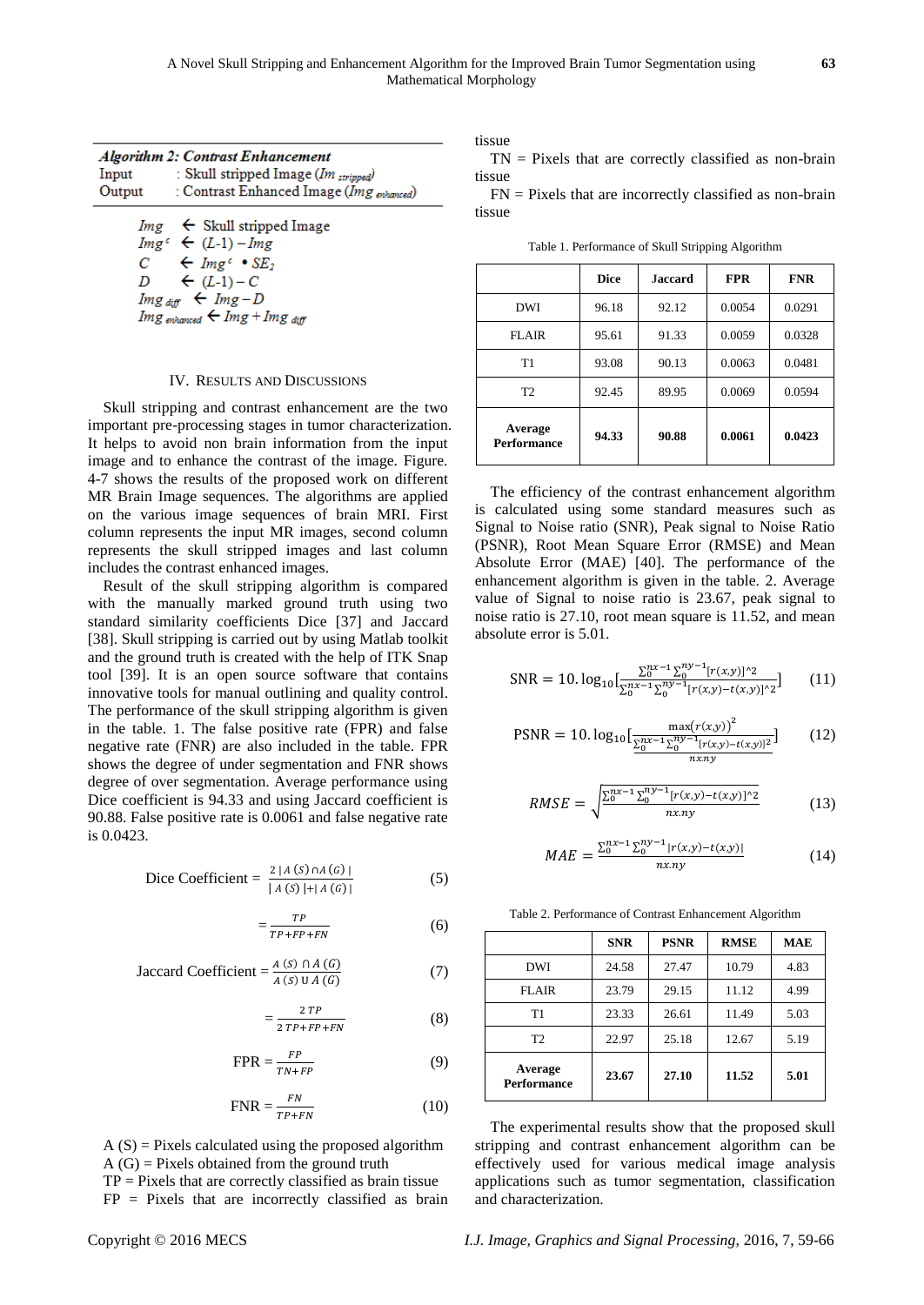

Fig.7. Result on T2 Image Samples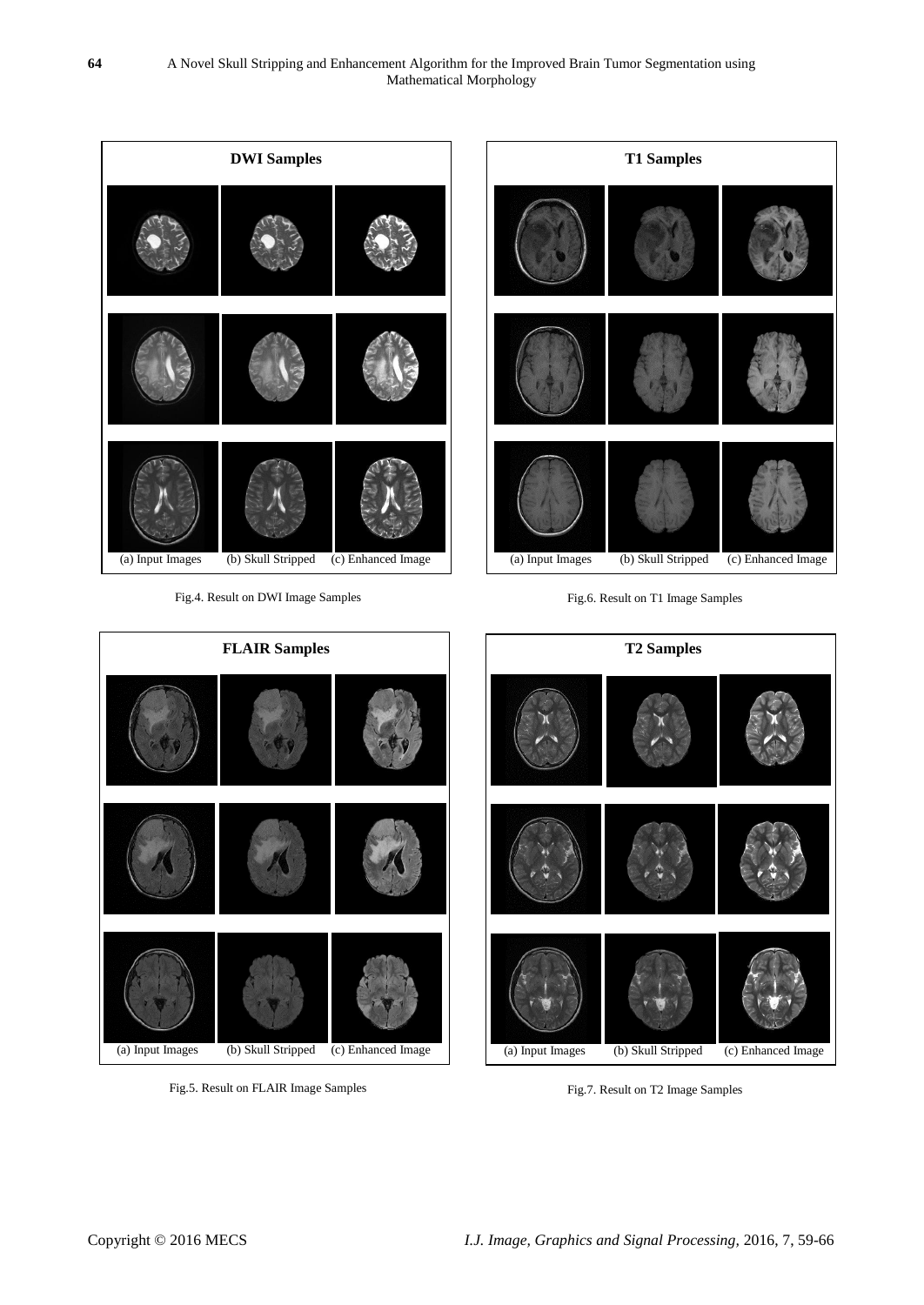#### V. CONCLUSIONS

Pre-processing is an important stage in the image processing especially in the case of medical image segmentation applications. An efficient image preprocessing algorithm will increase accuracy of the segmentation algorithms and reduces misclassification. In this paper we propose an efficient method for preprocessing of MR brain images based on mathematical morphological operations. Skull stripping and contrast enhancement are the two pre-processing methods proposed in this paper. Experimental results show that these two pre-processing steps increase the performance of tumor segmentation algorithms. The proposed work can be effectively applied on different MR Image sequences such as DWI, FLAIR, T1 and T2. Now the algorithm worked on the 2D MR Brain images. In the future we can evolve the algorithms for the preprocessing of 3D MR Brain images.

#### **REFERENCES**

- [1] Danielle S. Bassett and Michael S. Gazzaniga, ―Understanding complexity in the human brain‖, Trends in Cognitive Sciences, 15(5), 2011.
- [2] Alan Wee-Chung Liew and Hong Yan, "Current Methods in the Automatic Tissue Segmentation of 3D Magnetic Resonance Brain Images", Current Medical Imaging Reviews, 2 (1), 2006.
- [3] W.L. Nowinski, "Biomechanics of the Brain"<br>Biological and Medical Physics, Biomedical Medical Physics, Biomedical Engineering", K. Miller (ed.), Chapter 2, 2011.
- [4] S. Cha, "Update on Brain Tumor Imaging: From Anatomy to Physiology", American Journal of Neuroradiology, 27, 2006, 475-487.
- [5] https://explorable.com/wilhelm-conrad-roentgen, Wilhelm Conrad Roentgen and the Discovery of X-Ray Beams.
- [6] P.Narendran, V. K. Narendira Kumar and K. Somasundaram, "3D Brain Tumors and Internal Brain Structures Segmentation in MR Images", International Journal of Image, Graphics and Signal Processing, 2012, 1, 35-43.
- [7] Horst K. Hahn and Heinz-Otto Peitgen, "The Skull Stripping Problem in MRI Solved by a Single 3D Watershed Transform", Proc. MICCAI, LNCS, 1935, 2000, 134-143, Springer.
- [8] Shafaf Ibrahim, Noor Elaiza Abdul Khalid, Mazani Manaf and Mohd Ezane Aziz, "Qualitative Analysis of Skull Stripping Accuracy for MRI Brain Images", Ubiquitous Information Technologies and Applications, Lecture Notes in Electrical Engineering, 2013.
- [9] Sonia Goyal and Seema Baghla, "Region Growing Adaptive Contrast Enhancement of Medical MRI Images", Journal of Global Research in Computer Science, 2(7), 2011.
- [10] F. Segonne, A.M. Dale, E. Busa, M. Glessner, D. Salat, H.K. Hahn, and B. Fischl, "A hybrid approach to the skull stripping problem in MRI", NeuroImage, 22, 2004, 1060– 1075.
- [11] Andre G.R. Balan, AgmaJ.M.Traina, Marcela X. Ribeiro, Paulo M. A. Marques and Caetano Traina Jr., ―Smart histogram analysis applied to the skull-stripping problem in T1-weighted MRI", Computers in Biology and Medicine, 42, 2012, 509-522.
- [12] Juan Eugenio Iglesias, Cheng-Yi Liu, Paul Thompson and Zhuowen Tu, "Robust Brain Extraction across Datasets and Comparison with Publicly Available Methods", IEEE Transactions on Medical Imaging, 2011.
- [13] Francisco J. Galdames, Fabrice Jaillet and Claudio A. Perez, "An Accurate Skull Stripping Method Based on Simplex Meshes and Histogram Analysis in Magnetic Resonance Images", Elsevier, Journal of Neuroscience Methods, 206, 2012, 103–119.
- [14] Audrey H. Zhuang, Daniel J. Valentino and Arthur W. Toga, "Skull-stripping Magnetic Resonance Brain Images Using a Model-based Level Set", Neuro Image, 32, 2006, 79-92.
- [15] Orazio Gambino, Enrico Daidone, Matteo Sciortino, Roberto Pirrone and Edoardo Ardizzone, "Automatic Skull Stripping in MRI based on Morphological Filters and Fuzzy C-means Segmentation", 33rd Annual International Conference of the IEEE EMBS Boston, Massachusetts USA, 2011.
- [16] Dwarikanath Mahapatra, "Skull Stripping of Neonatal Brain MRI: Using Prior Shape Information with Graph Cuts", Springer, J Digit Imaging, 25, 2012, 802–814.
- [17] Rosniza Roslan, Nursuriati Jamil and Rozi Mahmud, ―Skull Stripping of MRI Brain Images using Mathematical Morphology", 2010 IEEE EMBS Conference on Biomedical Engineering & Sciences (IECBES 2010), 2010.
- [18] John Chivertona, Kevin Wells, Emma Lewis, Chao Chen, Barbara Podda and Declan Johnson, "Statistical Morphological Skull Stripping of Adult and Infant MRI Data", Computers in Biology and Medicine, 37, 2007, 342-357.
- [19] Selvaraj. D and Dhanasekaran. R. "MRI Brain Tumor Detection by Histogram and Segmentation by Modified GVF Model", International Journal of Electronics and Communication Engineering & Technology (IJECET), 4(1), 2013, 55-68.
- [20] Sajjad Mohsin, Sadaf Sajjad, Zeeshan Malik, and Abdul Hanan Abdullah, "Efficient Way of Skull Stripping in MRI to Detect Brain Tumor by Applying Morphological Operations, after Detection of False Background", International Journal of Information and Education Technology, 2(4), 2012.
- [21] Maher un Nisa and Ahsan Khawaja, "Contrast Enhancement Impact on Detection of Tumor in Brain MRI", Science International, (Lahore), 27(3), 2015, 2161-2163.
- [22] R. C. Gonzales and R. E. Woods, "Digital Image processing", Third Edition, Prentice Hall, 2008.
- [23] Pratik Vinayak Oak and Prof. Mrs. R. S. Kamathe, ―Contrast Enhancement of Brain MRI Images using Histogram based Techniques", International Journal of Innovative Research in Electrical, Electronics, Instrumentation and Control Engineering, 1(3), 2013.
- [24] Y. T. Kim, "Contrast Enhancement Using Brightness Preserving Bi-Histogram Equation", IEEE Transactions on Consumer Electronics, 43(1), 1997, 1-8.
- [25] Ali Ziaei, Hojatollah Yeganeh, Karim Faez and Saman Sargolzaei, "A Novel Approach for Contrast Enhancement in Biomedical Images Based on Histogram Equalization", IEEE International Conference on Bio-Medical Engineering and Informatics, 2008.
- [26] D. J. Ketcham, R. W. Lowe and J. W. Weber, "Image enhancement techniques for cockpit displays", Tech. rep., Hughes Aircraft, 1974.